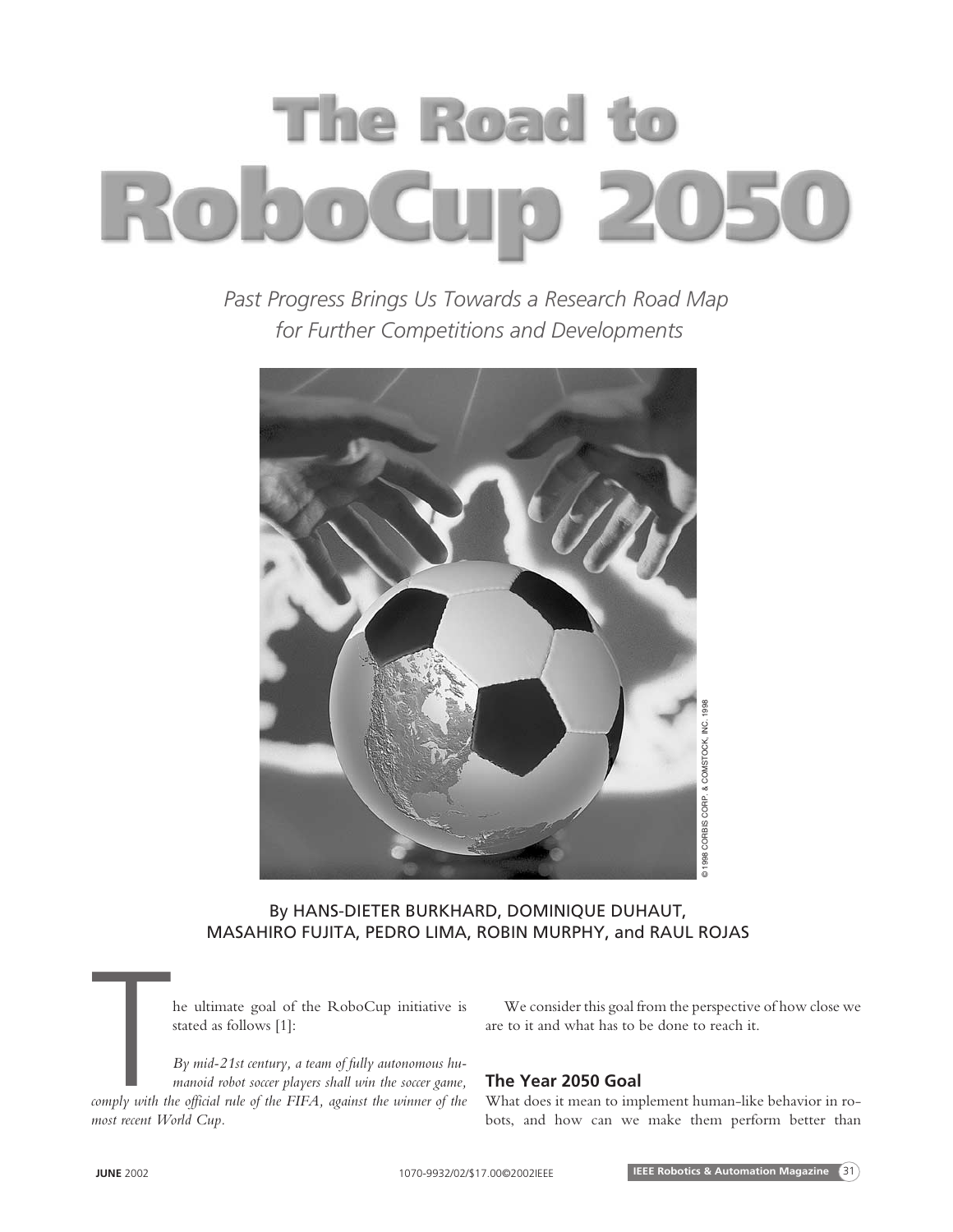humans? We have asked representatives of different RoboCup robot leagues (humanoid, rescue, small size, middle size, and Sony legged) to outline their road maps for the future based on their experience in RoboCup. They have been asked to consider the year 2050 goal and measure their progress using the Fédération Internationale de Football Association (FIFA) laws. This was a difficult task, requiring the forecasting of technical developments over the next 50 years. Not surprisingly, answers have been very conservative. We received concrete dates from the leagues already at work, while the Humanoid league is still thinking about where to begin. The answers in this article represent an important first step in creating research road maps for RoboCup. This effort will provide the basis of future revisions and refinements of the RoboCup road map.

Asada and Kitano argue: "This goal may sound overly ambitious given the state of the art technology today. Nevertheless, we believe it is important that such a long range goal be claimed and pursued. It took only 50 years from the Wright Brothers' first aircraft for the Apollo mission to send men to the moon and safely return them to the earth. Also, only 50 years after the invention of the digital computer, Deep Blue beat the human world champion in chess. We recognize, however, that building a humanoid soccer player requires an equally long period and the extensive efforts of a broad range of researchers, and the goal will not be met in any near term. Obviously, in order to claim to be *real* robot soccer, it has to be done by a humanoid robot that can run fast, kick and dribble a ball, and jump to try a miracle heading shot. Humanoid players have to be biped robots, just like actual human players" [1].

A machine was able to beat the human chess champion, but it was not done using human-like intelligence (note that there are other games, like Go, that cannot be handled this way). For chess, it was only necessary to compute good moves, while soccer requires action in the real world. The question of *how* a machine might play a soccer game shows the differences. What are we willing to accept as soccer play, and what is needed to prevent the actors, especially the humans, from harmful effects?

Of course, human-like kicking skills and body performance are required, but do we allow the robots to use wireless communications of a broad bandwidth such that they can exchange pictures and plans? Are they allowed to have omnidirectional vision? We might allow them to calculate appropriate flight parameters for scoring and use the data for setting their kick devices. But how much power is allowed for the kicks? There is also a question of safety. The robots should have heights and weights comparable to the human ones (at least for safety reasons) and need to have two legs, but what else should make them look like soccer players? How do the robots have to act?

#### *FIFA Laws*

Some of these questions are answered by referencing the official rules of the FIFA, but not all. Will we, for example, allow the players to change batteries (or related systems) during the play?

- ◆ the playing field size, boundaries, and dimensions (FIFA laws 1, 9, 11, 15, and 17)
- ◆ the number of players (FIFA law 3)
- ◆ the players design, skills, power, and outside inference (FIFA laws 4, 7, and 12).

Since FIFA assumes human players, the differences actually concern even more aspects than depicted by the laws. From these differences, we can conclude that the progress of robot soccer can be measured as steps toward the use of ordinary playgrounds with no special boundaries, markers, or lighting conditions. It can also be measured by the number of players on the teams and, of course, by the design of the players.

# *Challenges*

Robot soccer is considered a benchmark for the progress of robotics and artificial intelligence (AI). As one of the major applications of RoboCup technologies, the unmanned search-and-rescue (USAR) scenario is investigated. RoboCup initiated the RoboCup Rescue project to specifically promote research in socially significant issues.

Many technical and scientific problems have to be solved to meet these requirements. The following fields of research have been identified in [1]

- ◆ basic design, including surface and frame materials, power supply, actuation systems, and mechanical design
- ◆ basic control issues, including high performance mobility, behavioral robustness, behavioral complexity, and human control of high degree-of-freedom (DOF) systems
- ◆ sensory systems, including vision, auditory, and other sensing systems like force sensors of human skin, sensor fusion, sensory-motor-integration
- ◆ high-level cognitive systems, including strategy, learning, issues of brain and cognitive science, as well as the embodiment of intelligence in systems with high DOF.

Following recent trends, we could also ask for emotions!

Besides the necessary technical progress of the robots, it is also important to note that the conditions for the RoboCup competitions and rescue demonstrations will inevitably change. We will need larger fields, but the necessary improvements of perception (by better sensors and intelligent processing) must make it possible to use ordinary gymnasiums. It belongs to the challenges of RoboCup to use and develop cheap devices such that university teams can build their robot teams. Nevertheless, to have 11 humanoid soccer robots or a rescue robot team of reasonable size will exceed the budget of most universities. Therefore, we need to organize cooperation. A special challenge is the composition of teams of robots that are built by different institutions.

All these questions have to be answered by 2050 in a convincing way, and the appropriate materials and methods have to be developed. We now come to a closer look at the leagues.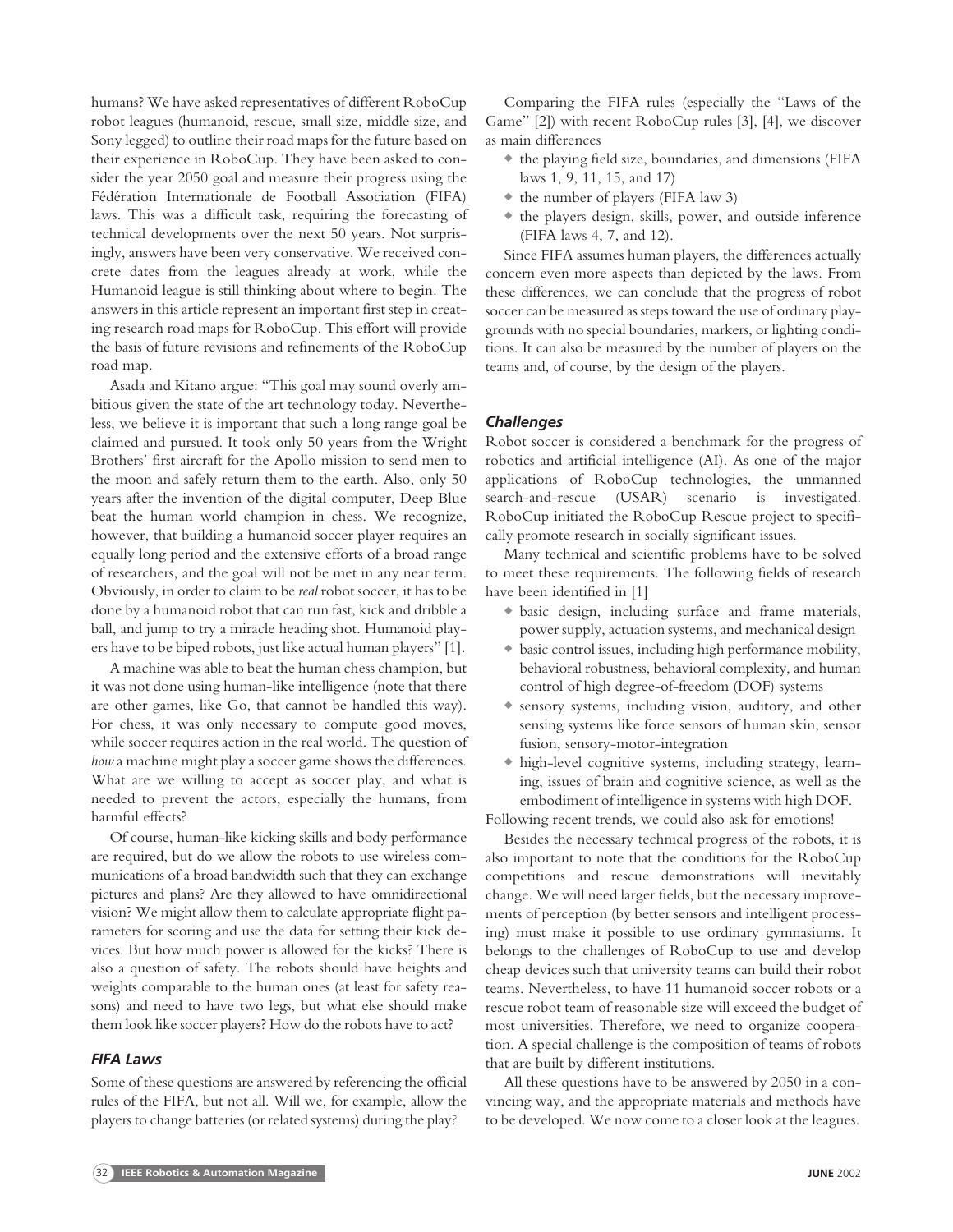#### **Humanoid League**

In this new league, the RoboCup Federation must reach its target of "by the year 2050 develop a team of fully autonomous humanoid robot that can win against the human world soccer champions" (H. Kitano, 1996).

The definition of "humanoid," besides the solutions to several technical issues, must be determined in order to successfully accomplish this goal.

#### *Definition of Humanoid*

We can distinguish three aspects of this problem: physical definition, capabilities, and behavior.

The physical aspects define the external aspects of the robot: head, body, legs, arms, weight, ratio between the height and the surface in contact with the ground, and the form of the ground surface. They give the geometrical parameters acceptable to qualify a robot as a player.

The capabilities define all the set of skills that can be integrated in the robot. What capabilities of communicating with other players should we allow; can we accept that the robot team is quickly able to exchange a lot of information with every player? Do we allow the robots a 360° range of vision? Can we accept that a humanoid robot can run forward and backward at the same speed?

The behavior defines all the rules that must be integrated in the robots. For instance, we must guarantee capabilities of "collision avoidance" for the safety of players. It can define a limit of speed for the robot (could we accept a player running 100 m in 5 s?). It requires a robot to play with all of its body so that humans can anticipate its future movements.

#### *Scientific Challenges*

Here we can distinguish four levels: materials, locomotion, sensor fusion, and team coordination.

There is a serious need for innovations in materials and devices for humanoid robots. First, "artificial muscle" is an essential material that enables robots to run and jump. Current actuator systems are too fragile to sustain jumping and running behaviors while walking, and other precise behaviors are also implemented. Such a device might have parallel and redundant mechanisms so that it can sustain its performance for degradations and damages. Second, materials that enable us to build robots with softer surfaces, as well as the strength to sustain its structure, are needed. Surface materials may be combined with tactile sensor systems so that contact with the environment can be sensed. The source of energy may need to be changed. New technologies, such as a fuel cells, enable large and sustainable electricity while producing only water as by-products of its reaction. Numbers of devices, from sensors to structural and surface materials, need to undergo a series of innovations and replace existing technologies.

Regarding locomotion, some important steps need to be taken, such as giving robots the ability to perform a simple walk (actually, it seems that humanoid robots are able to walk slowly). The second step is to enable humanoid robots to fall

down and recover to standing. Then, the next step is the ability to walk quickly and run (with only one foot in contact with the ground at a time). From the scientific aspect, this means control of the dynamic model of the robot to compute anticipation to prepare the impact when the foot enters contact with the ground. Due to the complexity of such dynamic models, the problem of real-time programming is an important issue (learning may be an alternative solution). After the controlling of the running mode, control of the whole body while jumping must be studied. This control must integrate the problem of collision avoidance (while players are kicking with the head, for instance). Finally, real-time transition between all movements must be solved. This means finding intersection points between two trajectories.

Sensor fusion is a common problem at RoboCup. Here the problem is to close the loop between high-level sensors (vision) and low-level control. The manipulation expected from the robot is the ability to maintain the ball in the air without falling down (alone at first and with a number of players later). In this case, vision must allow the anticipation of the next position to kick the ball and locomotion must move the robot to this point. This real-time three dimensional (3-D) recognition must work outdoors in unconstrained lighting conditions. This first challenge must be followed by controlling the ball with the feet while running. The dribbling challenge must be performed quickly, maintaining the requirement of collision avoidance in front of dynamical obstacles.

The coordination challenge will be solved very late because it is very closely linked with the abilities of the robots and/or the rules. Here, the problem is to define in real-time the coordination of the team. We can imagine, if the models of the robots are perfect, the "God algorithm" that will define optimal organization. The question is: Can a full mathematical formulation of this problem be done? In fact, it seems impossible to answer this question seriously.

#### *First Steps*

As a first step towards fully autonomous humanoid robots, RoboCup is an exposition of teleoperated humanoid robots and virtual humanoid soccer games by teams of simulated humanoid robots with high-quality computer graphics, accurate physics simulation, and vision and sensor simulation [1]. Robots eligible to participate in the 2002 RoboCup Humanoid League shall meet the following requirements

- ◆ walk using two legs—no wheels are allowed to assist the walk
- ◆ include appropriate body proportions with heights in different categories of about 40/70/120/180 cm.
- The competitions in 2002 will consist of two challenges
- ◆ race from one point to another and return
- ◆ penalty kick in front of an empty an goal
- and a simple game
	- ◆ penalty kick with an opposite goal keeper
	- ◆ game one-one or two-two.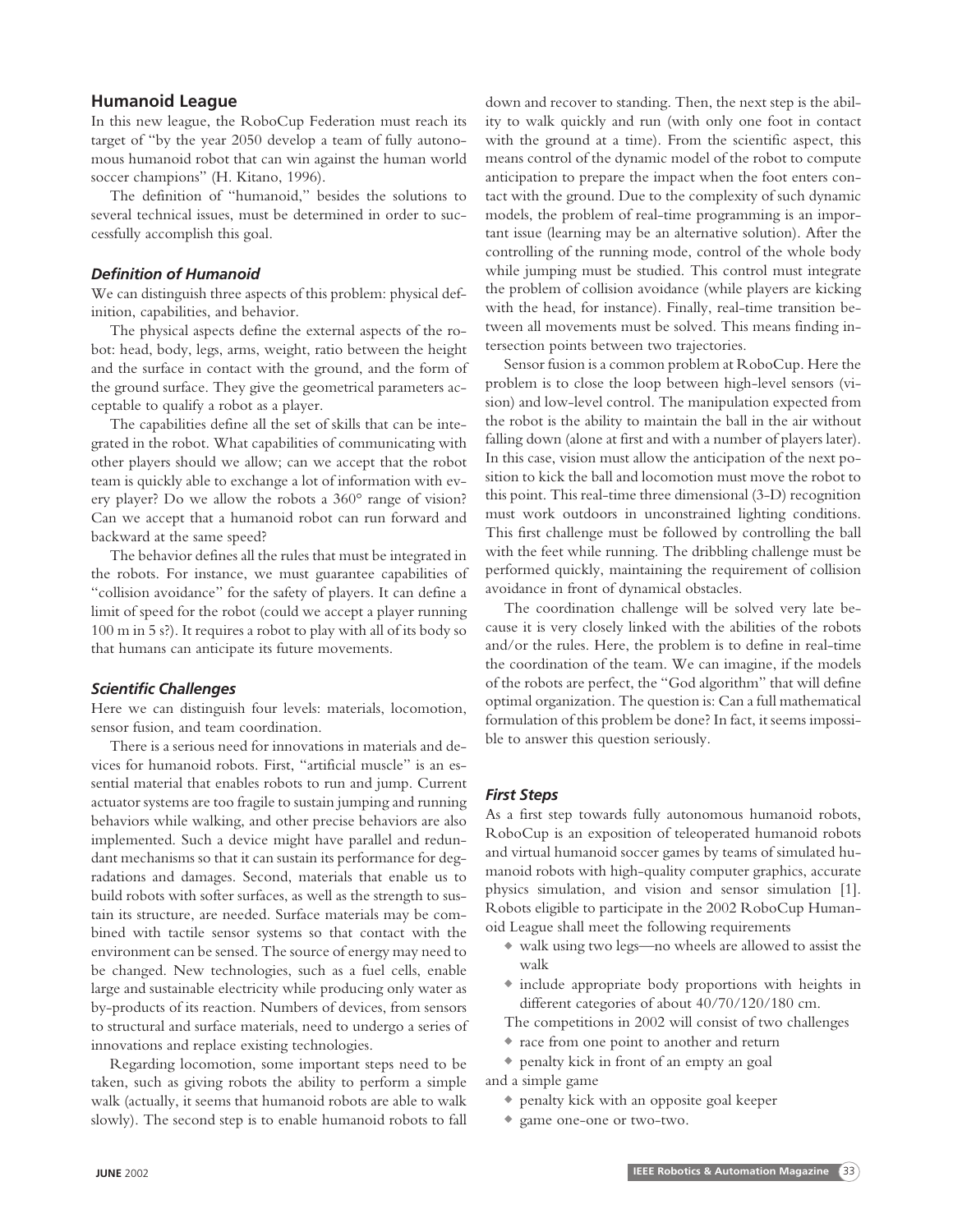#### **Rescue Robots**

Robots can assist USAR workers in many ways. One important task is victim detection. We propose a victim-detection scenario emulating how rescue workers currently search, whereby one or more robots are deployed through an entry void into a confined space, search for and locate victims, allow rescue workers to assess the victim's condition by talking with them and even dropping off a radio or bio-monitor, then exit the rubble before losing battery power.

A road map of technologies needed for victim detection can be considered as an evolution of competencies in mobility, sensing, mapping, planning, power management, communications management, and human-robot interfaces. We see six levels of competence:

- ◆ *Robust teleoperation:* Robots that can handle rubble and confined spaces are teleoperated. The operator handles all the control, mapping, and planning using the topological wall-following strategies developed by fire rescue workers. Sensor suites should be able to detect the basic affordances of a survivor: heat, motion, sound, and color. In order to be robust, the robot must have on-board intelligence that allows it to re-establish lost communications. The operator is responsible for estimating the remaining mission time based on power consumption and distance to exit. The user interface is visual and capable of displaying data from multiple sensors simultaneously.
- ◆ *Intelligent assistance:* The next level is for the robot or workstation to actively aid the operator. The operator still directs and plans the robot's actions, but these are carried out under a guarded motion regime. The robot also cues the operator to signs of survivors, aids the operator in constructing and maintaining the topological map and location of victims, and estimates the time left in the mission before the robot must begin its egress from the site. The user interface should now support views from other robots (e.g., collaborative teleoperation).
- ◆ *Semi-autonomous control:* At this point, the robot is capable of autonomous execution of portions of the victim-detection script, as well as automatic pose control of polymorphic platforms. Sensing is still cooperative, but the robot ensures that the search covers the volume of interest and provides sensor fusion of cues. It also estimates the power availability for performing intensive tasks with margins for returning to the egress site. The interface displays adapt to the context and user preferences.
- ◆ *Victim assessment:* While navigation and victim detection have become fully automated, victim assessment is still cooperative. The robot can now carry and deploy radios or bio-sensors to leave behind. The user interface is now multimodal instead of relying only on visual displays.
- ◆ *Metric map making and planning:* At this level, basic control swaps from topological representations and maps to metric maps and optimal searches.
- ◆ *Structural assessment:* Building on the ability to make 3-D metric maps, the robot also is able to add data about the volumes that allow the operator to characterize the structure and make decisions for victim extraction.

# **Sony Four-Legged Robot League**

The Sony four-legged robot league has different conditions than the other leagues. The main difference is that Sony has been developing the robot platform that all teams must use. It is difficult to anticipate how Sony will improve the robot platform. In this article, we discuss the robot hardware issue based on a general technology tendency, but the size of the robot may be almost the same as the current robot platform.

#### *Two Basic Future Targets*

Based on this assumption, we propose two clear targets for the four-legged robot league. The first one is "to win a human-controlled robot team game." We should be careful of the basic skills of the human-controlled team. The speed of walking and ball-handling skills of the human-controlled team must be comparable with an autonomous robot team. In addition, the interface for controlling the robots by a human must be good and fast enough to precisely control the robots. In order to develop such a human-controlled system, it is better to define a basic interface to a remote-control PC, so that the human-controlled team can use the developed basic skills through this interface. Then, this target will become a higher level task competition (such as decisions, collaborations, and strategy) and will accelerate development of these technologies.

The second milestone is "to win a human World Cup Championship with FIFA rules." It may be ambitious to define this target in the four-legged robot league because the size of the robot and its moving speed are not proper for the FIFA field and the ball. However, we would like to propose the same target as in the humanoid league. This target must be a good motivation to develop running/jumping fourlegged robots [5].

One thing we have to consider is the use of wireless communications. Beginning in 2002, we will start to use a wireless LAN (WLAN) system so that the robots can communicate with each other. However, the final communication method among players must be by voice and gesture. Of course, in real life applications, wireless communication must be an important ability of the machines. Therefore, it is important for RoboCup to consider the development of the wireless communication system that should not be used in the final target but for real life applications.

Considering these facts, we think the main technical issues involve how to reduce the constraints of the playing environment.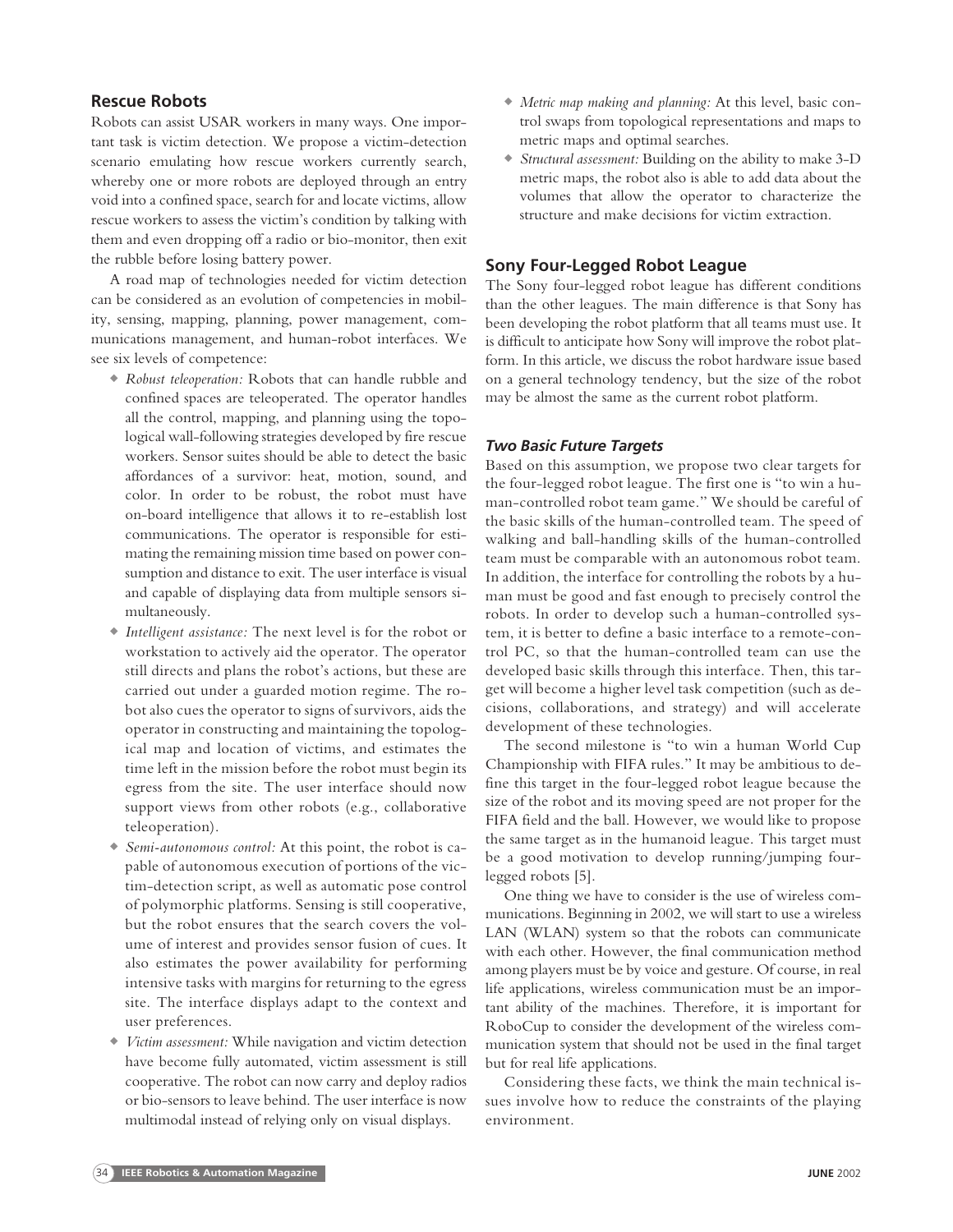# *Current Status*

- ◆ *Field:* The field size is about 2 × 3 m. The ball and the goals are color painted. There are walls surrounding the field with a 45° slant. There are six color-painted poles (landmarks) for localization. The playing field is covered by a green napless carpet. The field is further surrounded by a light gray wall to avoid color confusion in the robot with the color of the spectators' clothes.
- ◆ *Players:* There are three robots on each team.
- ◆ *Illumination:* The illumination conditions on the field are well controlled. For example, in RoboCup-01, Seattle, the luminance on the field was from 800-1,000 lux, and the color temperature of the lighting was about 3,800 K. We kept this condition during the event.
- ◆ *Game Procedure:* The game starts by hitting the touch sensors in the back or on the head. If a goal is made, team members pick up the robots and put the robots on the particular place. The game length is 10 min each half. Because there are walls surrounding the field, there is no throw-in situation.

# *Year 2005*

- ◆ *Field:* The size is about 3 × 4 m. No color-painted items. There are markers that can be distinguished by shape or texture. Some bumps with about 1-cm height for simulating a real ground condition. Low walls.
- ◆ *Players:* Five players for each team.
- ◆ *Illumination:* Rough control within the camera specification (400-1,500 lux).
- ◆ *Game procedure:* Automatic game start configuration by WLAN commands.

# *Year 2010*

- ◆ *Field:* The size is about one-tenth of the FIFA field. No special markers. No walls.
- ◆ *Players:* Running and jumping four-legged robot at human running speed.
- ◆ *Illumination:* Indoor without any special lighting control.
- ◆ *Game procedure:* No human assistance but the wireless communication system.

# *Year 2030*

- ◆ *Field:* The size is the FIFA field.
- ◆ *Players:* 11 for each team.
- ◆ *Illumination:* Outdoor.
- ◆ *Game procedure:* No human assistance or wireless communication system.

# *Year 2050*

Safety and reliability must be taken into consideration.

# **Middle-Size League**

In the middle-size league (MSL) of RoboCup Soccer, teams of four roughly  $50 \times 50 \times 80$ -cm sized robots play with each other within a  $10 \times 5$ -m field surrounded by walls. No global

vision of the field is allowed, hence, the robots carry their own sensors, including limited vision. The robots are fully autonomous, i.e., all their sensors, actuators, power supply and (in most cases) computational power are onboard, and no external intervention by humans is allowed except to insert or remove robots into or from the field. External computational power is allowed, even though most teams do not use it. Wireless communications among the team robots and/or with the external computer are also allowed. As in most of the other leagues, relevant objects are distinguishable by their colors: the ball is orange, the goals are yellow and blue, the robots are black, the walls are white, and the robot markings (to distinguish the teams) are magenta and light blue.

# *Past and Present Research Issues*

In the earliest RoboCup MSL games, there was a natural focus on vision issues, namely on color segmentation algorithms. All the teams used video cameras, from simple Web cams to more sophisticated models. Achieving good color segmentation with fast algorithms was (and still is) a fundamental problem to be solved in the MSL; the whole team performance depends on this because relevant objects have distinct colors.

During the first games held in Nagoya, Japan, in 1997, no participating team included robots that could self-localize. Navigation was made based on the relative posture of relevant landmarks, e.g., moving around the ball until the opposite goal was seen behind it. The 1998 games, after a clear demonstration of superior behavior by the robots of the CS Freiburg team, showed that the ability to self-localize is a very important advantage for any team. Each of those robots were endowed with a self-localization algorithm based on the readings of the distances to the field walls by an on-board laser range finder (LRF) [6]. The correlation between LRF measurements and a geometric field model provides a very accurate estimate of each robot posture, as well as rough information on opponent robot positions, corresponding to situations where the walls can not be "seen" by the LRF because there is an opponent robot in between.

The performance of the CS Freiburg team motivated other teams to tackle the self-localization problem. A couple of teams also chose the LRF solution, due to its superior accuracy characteristics. Most teams, however, could not afford to buy an LRF per robot, so vision-based self-localization became a natural option as video cameras were available anyway. Iocchi and Nardi, from the Italian ART team, were the first to develop this strategy, in 1999, by using the soccer field lines (white painted on green) as natural features extracted, applying the Hough transform, from an image taken by a camera positioned at the robot front, together with a geometric field model and odometry information [7]. One year later, Marques and Lima introduced another Hough transform-based algorithm to determine the robot posture from a single image taken by an omnidirectional catadioptric system, composed of a video camera and a mirror built to preserve the bird's-eye view of the field [8]. Actually, omnidirectional vision, even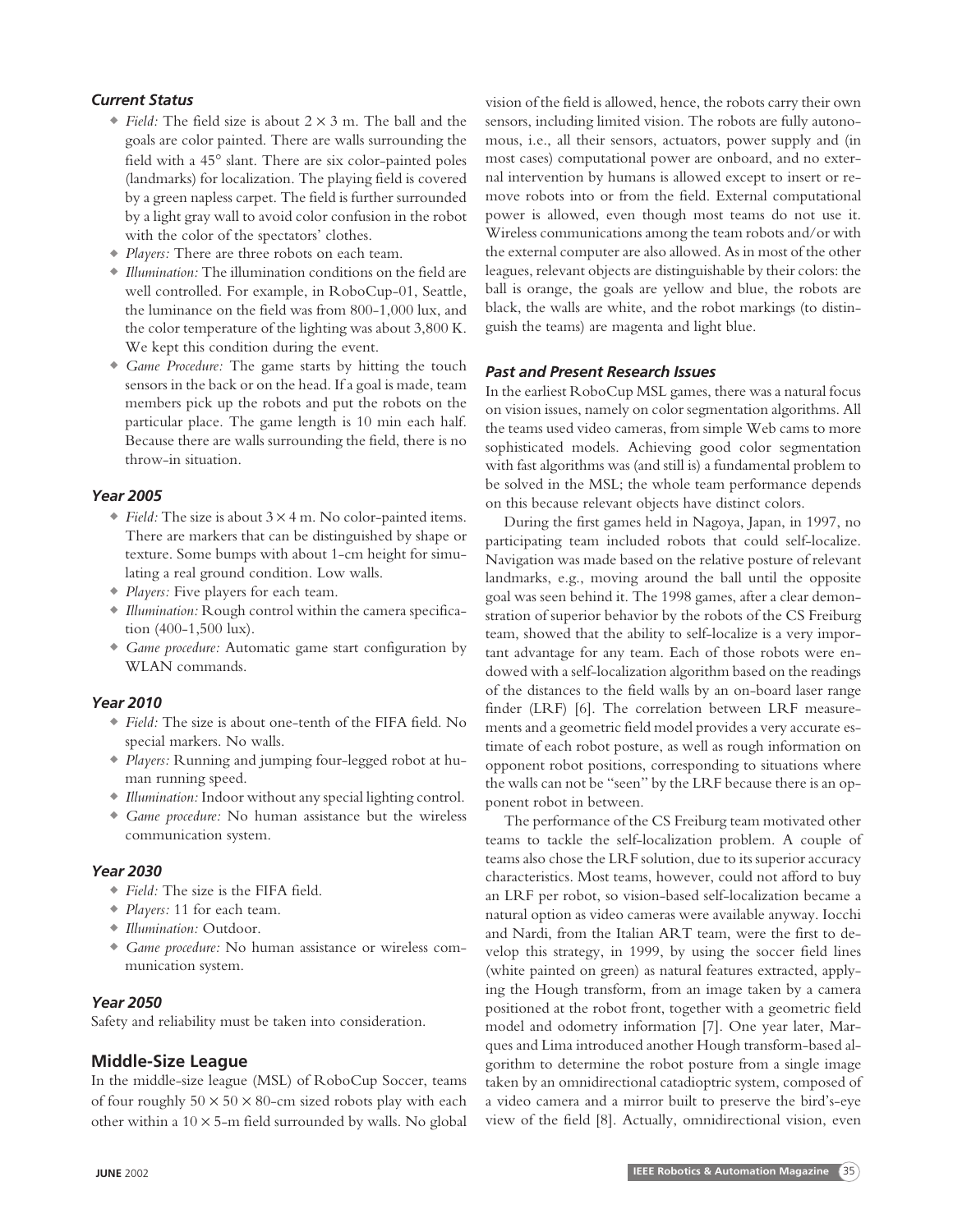though present from the very beginning in MSL robots, became a popular topic during the 2000 MSL games. Omnidirectional catadioptric vision systems were used to provide the soccer robots with a full view of the surrounding field, so that they could determine, from a single image, the ball position, their posture with respect to the goals, the teammate and opponent locations, etc. [9].

Another issue that proved to give important advantages to a team was the actual mechanical design. Teams such as the Iranian Sharif CE (MSL winner in 1999) and the Italian Golem (second place in 2000) benefitted from their (semi or fully) omnidirectional-based robot designs.

#### *Future Research Issues*

Even though most contributions achieved so far by RoboCup MSL researchers refer to "low-level" perception and navigation issues, it is clear that the major scientific challenge concerns the ability to discover solutions and methodologies to endow multirobot teams with cooperative behavior and improve teamwork. Nevertheless, it must be stressed that some of the achievements in perception and navigation are unique in RoboCup due to its integration within more complex architectures that include task planning, coordination and execution, as well as to its solution through fast algorithms—a strong requirement in a very dynamic and adversarial environment as the one experienced during a robot soccer game.

Nevertheless, some teams have already made serious efforts towards showing cooperative behaviors, such as passes between teammates, defending the goal temporarily left unoccupied by the goalkeeper or an undefended field zone, or supporting the player in possession of the ball during an attack [10]. What seems to be lacking are solutions to support the experimental results on formal methods of logical verification, performance evaluation, and behavior design from specifications.

An important step towards team coordination and cooperation is the development of distributed world model representations, where information about relevant objects is obtained from the measurements made by different sensors from different teammates. Guttman et al. describe a method based on Markov localization [11] for cooperative ball location that enables a robot that cannot see the ball to pursue it [12]. Nevertheless, more work needs to be done in this area, namely by fusing the information from sensors other than vision (e.g., LRF, sonars, infrared) and handling the uncertainty in the measurements due to sensor noise and incorrect estimates of the observing robot localization.

Another research topic of interest for some of the teams is the ability to learn individual and cooperative behaviors [13]. Reinforcement learning theory and other methods of (multi) robot task design through learning based on approximations to optimal solutions that could only be obtained otherwise through dynamic programming methods with the corresponding high computational power cost is a promising research topic for the future.

Current discussions on MSL rule modifications concern wall removal (with the goal of improving perception robustness by not isolating the robot perception systems from "external-world" noise, such as people or other objects with colors similar to the ball and goal colors), allowing the robots to include ball-manipulation devices (to improve ball control and avoid going out of the field should the walls be removed) and automatic refereeing (to make the robots respond automatically to referee decisions communicated through wireless networking, currently used by most of the teams).

As for a tentative future research road map in the MSL, we envision the following milestones:

- ◆ *2005:* ability to play at the current level without walls, including automatic refereeing.
- ◆ *2010:* ability to play under noncontrolled changing illumination conditions, with ball-manipulation devices and demonstration of teamwork.
- ◆ *2020-2040:* demonstrations of teamwork, including learning, and usage of ball-manipulation devices, in a larger field and with an increase on the number of players per team (up to 11).
- ◆ *2050:* reusability of teamwork, perception, navigation, ball manipulation, and learning MSL methods in an 11-player humanoid team.

# **Small-Size League**

In the small-size RoboCup league (SSL), each team is composed of five robots that play against each other on a field the size of a ping-pong table. Recently, it was agreed to increase the field size to around  $2.8 \times 2.4$ -m starting in 2002, during the Japan tournament. The field is surrounded by low walls with a 45° slope that does not allow a kick to rebound the ball towards the field. The main difference with the MSL, apart from the size of the robots and the size of the field, is the global video camera used by each team to get a bird's-eye view of the game. The camera is located 3 m above the field, and the image is processed by an off-field computer that localizes the color markers of the robots (there is a yellow and a blue team) and the orange ball. Provided with this information, the off-field computer calculates the movements of the robots and the general strategy and sends signals to the robots using a wireless link. The signals can be as simple as the velocities of the wheels or can involve more complicated operations ("rotate 30° clockwise").

The four main technical issues associated with the SSL are the following:

- ◆ *Robust color processing and color tracking.* The lighting at tournament halls is very irregular; there are shadows and unpredictable variations during a game. The software has to surmount these difficulties while processing video frames provided by inexpensive cameras. In recent years, most good teams have solved these issues, and we do not see them losing the robots or the ball.
- ◆ *Robust mechanical design.* A robot able to play at a good level in the SSL must be fast (1-2 m/s maximal speed) and able to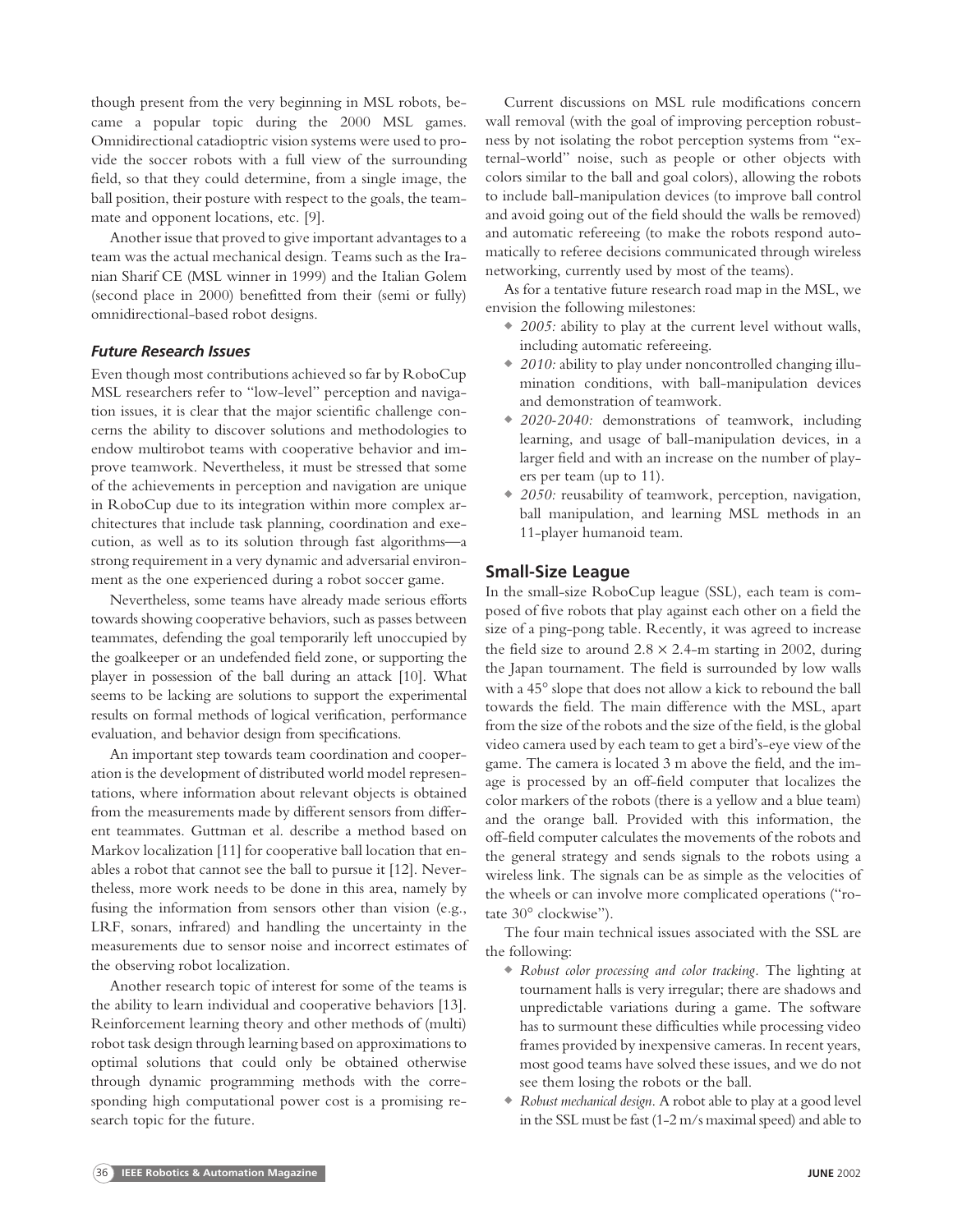resist strong collisions. Typically, SSL robots can fall from a table and continue playing. There has been a new emphasis in mechanical design during the last two years with the introduction of such innovations as omnidirectional drive (Cornell 2000) and dribbling bars that allow robots to control the ball and pass it (Cornell 2001).

- ◆ *Robust wireless communications.* This might be considered the single most important unsolved issue in the SSL. Most teams use the same RF chips and this has led to significant interference problems in the past. Tournaments have become too long because it is very difficult to schedule simultaneous games. A solution such as WaveLan cards or Bluetooth modules will be explored in the future.
- ◆ *Good programming of robot behavior.* It can be safely said that most teams in the SSL have adopted a pure reactive design with simple strategic goals. The fact that the field of play is too small relative to the size of the robots means that it does not pay to compute too complicated strategies. The horizon of most systems is just a few frames into the future, since the robots are so fast relative to the size of the field. Thus, enlarging the field has to become a major research issue if more sophisticated strategies are to be programmed.

#### *Past and Present Results*

The SSL has had three champions in five tournaments. The Carnegie Mellon Team (CMU) won the 1997 and 1998 tournaments. Their major achievement was to put together a coherent system for the first time. Their vision system was also made available to other teams that have used it to bootstrap their own teams. CMU used a minimalist approach to onboard electronics, putting most of the intelligence of the system in the off-field computer, an approach that has been followed by many other teams.

The 1999 and 2000 tournaments were won by the Cornell team. Their major contribution in 1999 was showing sophisticated path planning with fast robots that used several behaviors that have become standard. The 2000 team was even more innovative because it used an omnidirectional system with three wheels that gives better control over the robots. They introduced the dribbler, a rotating bar that makes the ball rotate against the robot in such a way that the robot has full control of the ball. In 1999, hard-shooting mechanisms were also introduced for the first time; the FU-Fighters team could shoot the ball at speeds that defied the human eye. Therefore, the horizontal walls around the field were removed, in 2000, to discourage uncontrolled ball shooting. Most good teams, however, have introduced stronger shooting devices from year to year.

The winner of the 2001 tournament, Lucky Star from Singapore, showed how excellent control of the system and precision in the robot's movement can lead to victory, even against teams with more sophisticated mechanics. In the same year, the first really good local-vision team played in the tournament. The FU-Fighters Omnivision, a team with small local cameras, won against all other local-vision teams and showed that the algorithms from the MSL could be ported to the SSL. The FU-Fighters introduced an inexpensive parabolic concave mirror system with which the self-localization of the robots can be computed. Using the video frames sent by a wireless transmitter to an off-field computer, it is possible to find the position of the ball, the other robots, and the goal mouths. The FU-Fighters Omnivision showed a system which can be compared to the best systems in the current MSL.

#### *Future Research Issues*

It is very difficult to provide a road map for the development of robotic soccer in the SSL, which encompasses more than a few years. The advances in this field are coming so fast that we do not see the need for separate middle-size and small-size leagues beyond the year 2010. The miniaturization of computer components will allow us to put the equivalent of four current workstations in a small-size robot at that time and allow us to do all the processing on-board without the need of a global camera. Therefore, the SSL and the MSL will necessarily converge—even before 2010. The development of walking robots up to that year will move the interest from games between robots with wheels to games between humanoid robots. Research funds and research groups will start moving in that direction before the end of the decade.

- A road map for the next nine years could be the following:
- ◆ *2002:* larger field (2.8 × 2.4-m), global camera.
- ◆ *2003*: no human intervention (for moving robots) is allowed (full-automatic game with human refereeing).
- ◆ *2004:* robots with a local-vision camera become competitive in the  $2.8 \times 2.4$ -m field.
- ◆ *2005:* larger field, (6 × 5-m), seven versus seven robots, global vision.
- ◆ *2007:* a local-vision team is competitive with the top global-vision teams.
- ◆ *2008:* 11 vs 11 robots, global vision.
- $\rightarrow$  *2010:* larger field of 9  $\times$  6-m, 11 global-vision robots, the SSL and the MSL fuse.

# **Acknowledgments**

The authors want to thank all the participants in the road map discussions, and special thanks are given to Hiroaki Kitano for an additional contribution to the humanoid league. Most of all, we want to thank the people in the RoboCup community for their forward-looking work; the year 2050 is not the ultimate goal—the combined efforts on the way are.

# **Keywords**

Autonomous robots, RoboCup, humanoid robots.

#### **References**

[1] H. Kitano and M. Asada, "The RoboCup humanoid challenge as the millennium challenge for advanced robotics," *Adv. Robot.*, vol. 13, no. 8, pp. 723-737, 2000.